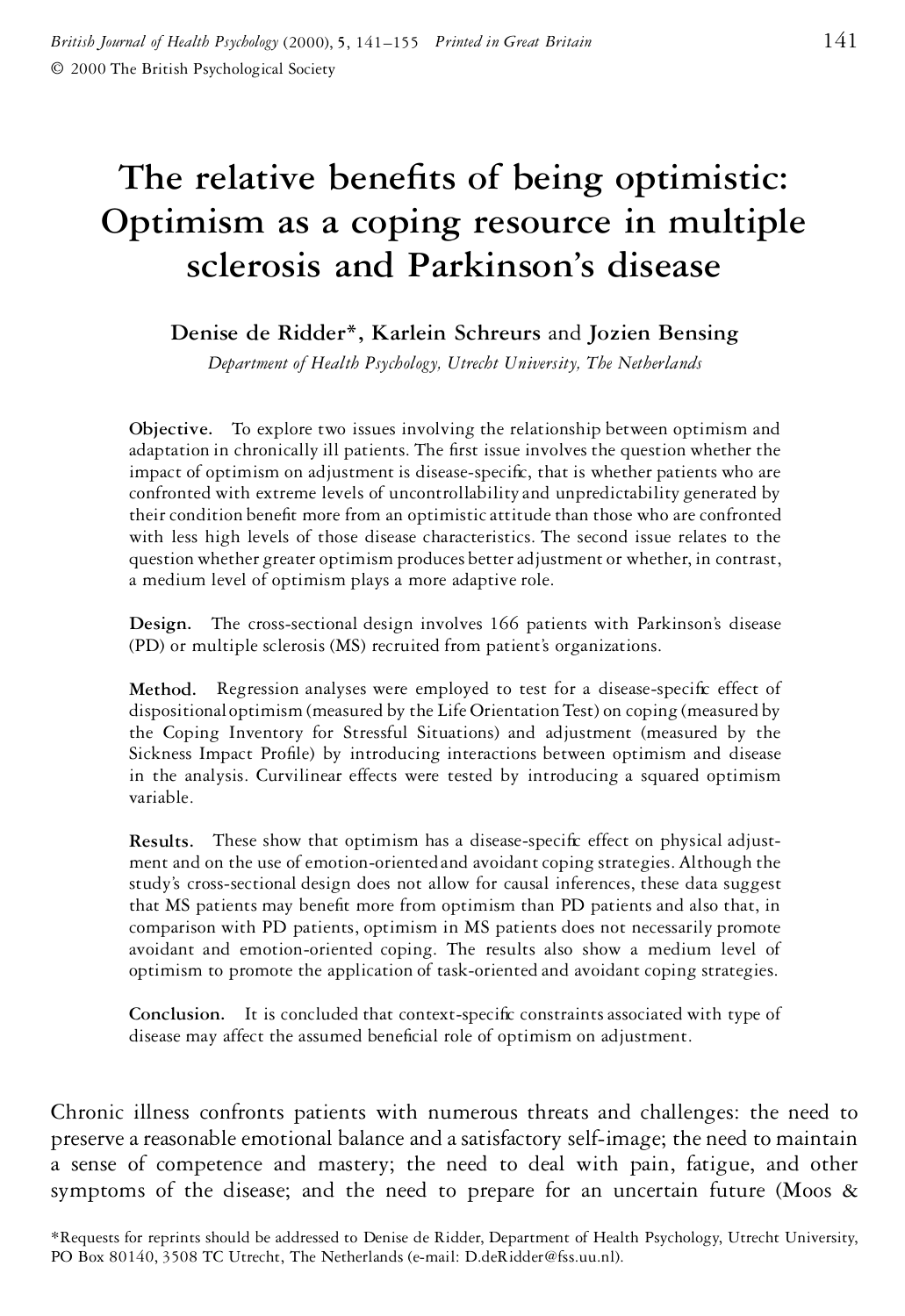Schaefer, 1984). In their efforts to manage these and the other stressors that the disease brings about, patients can rely on social and personal resources, including social support, nancial resources, social skills, problem-solving skills, and positive beliefs which may facilitate the coping process (Lazarus & Folkman, 1984). In the past few years, increasing attention has been devoted to positive beliefs as a coping assistance. The concept of positive beliefs refers to people framing their view of themselves, the world, and the future in positive terms. People with favourable self-beliefs and a positive outlook on life are generally healthier, in both a physical and a mental sense, and also more inclined to apply health-protecting behaviours than people with unfavourable self-beliefs (Peterson & Bossio, 1991; Scheier & Carver, 1992; Seligman, 1991).

Several approaches of the study of positive beliefs have been proposed. One of them is the dispositional optimism approach, which refers to the role of generalized expectancies for good outcomes (Scheier & Carver, 1985). According to the model presented by Scheier and Carver (1985), dispositional optimism is assumed to reflect a willingness to persist when confronted with adversity. The positive effects of dispositional optimism on health can be accounted for by self-regulation theory, which states that individuals with positive expectations for the future are more likely to make an effort to reach their goals than those without such positive expectations. A rapidly growing body of empirical research has shown optimism to offer a fruitful perspective for explaining adaptation to a number of health problems (Scheier & Carver, 1992), including such chronic diseases as cancer (Friedman *et al*., 1992), breast cancer (Carver *et al.*, 1994), Parkinson's disease (Shifren, 1996) and rheumatoid arthritis (Brenner, Melamed, & Panush, 1994). In particular, optimism appears to promote the use of problem-focused and approach strategies for coping, which are generally more beneficial than emotion-focused and avoidant strategies. For example, Scheier, Weintraub, and Carver (1986) found that dispositional optimism as measured by the Life Orientation Test was positively associated with a number of approach coping strategies (e.g. problem-focused coping, positive reappraisal) and negatively associated with avoidant strategies such as denial and distancing.

As studies of 'unrealistic optimism' have shown, positive beliefs are not always beneficial. Some people may tend to be overly optimistic and thereby underestimate their chances of becoming ill (Weinstein, 1982; Weinstein & Klein, 1996). In this view, optimism pertains to a perception of personal invulnerability and undermines legitimate worry about health threats as demonstrated in a number of studies in the field of preventive medicine (Weinstein & Klein, 1996). It has also been suggested that overly optimistic people are inclined towards wishful thinking, which can lead to a failure to take reasonable precautions and neglect of the actual level of personal distress (Cantor & Norem, 1989).

To account for the differential impact of optimism on health and health behaviour, Schwarzer (1994) recently suggested that two kinds of optimism be distinguished: defensive or naïve optimism, which is an attempt to hide from real dangers with the perception that one is not at risk, and functional or 'cautious' optimism (cf. Wallston, 1994), which leads to vigilance and engagement in protective behaviours. Schwarzer formulated his distinction to account for the differential effects of optimism on general health problems, but the distinction may also be relevant for chronic disease. It may be argued, for example, that optimism is not only dysfunctional when it reflects an underestimation of health risks, but also when it leads to an inadequate appraisal of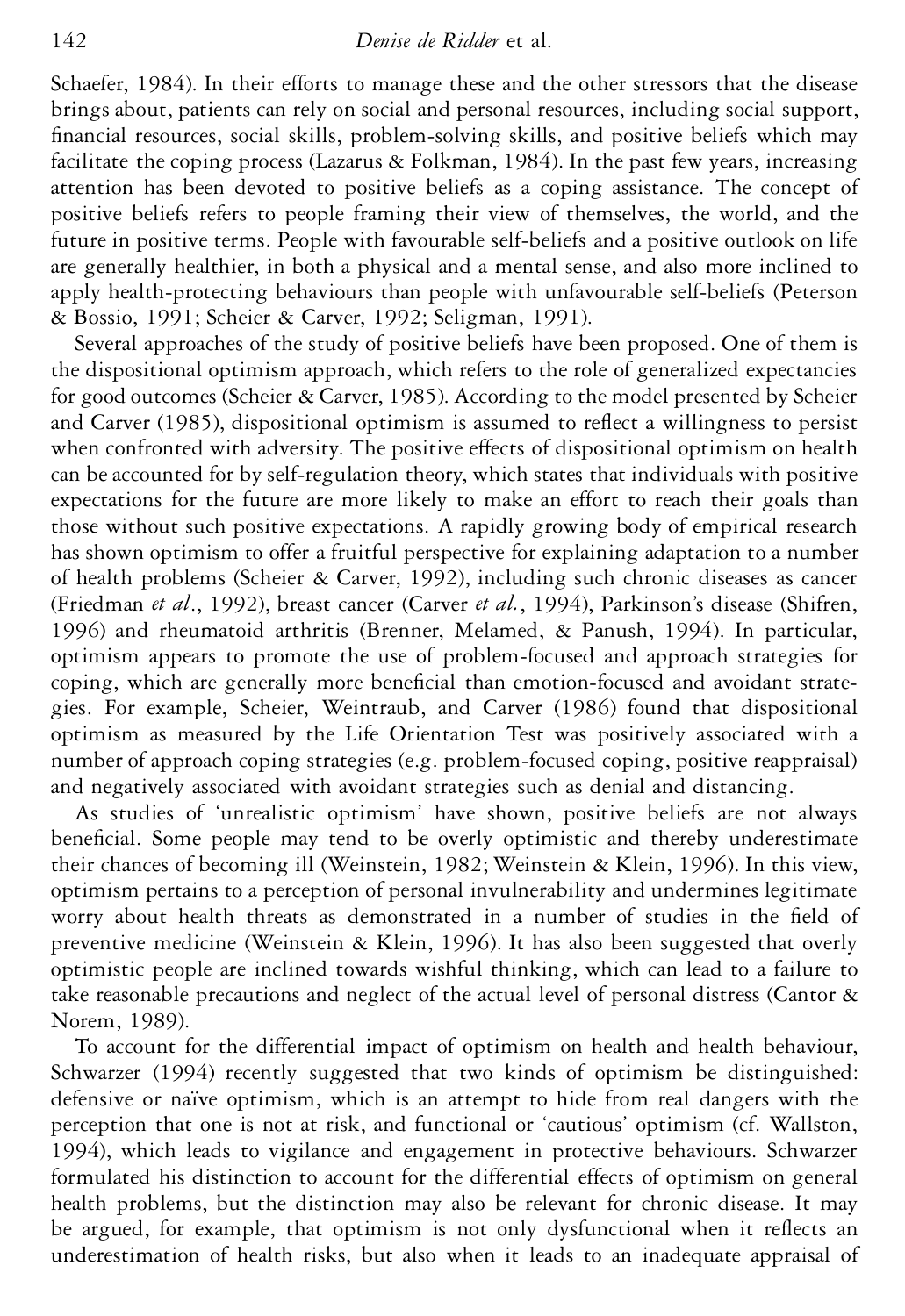stressors and inadequate use of available coping resources. A typical naïve optimistic chronic patient, then, will engage in primarily avoidant coping strategies regardless of the demands of his or her disease. This is not to say that avoidant coping is always unhelpful. The hypothesis-of-fit approach advocated by Lazarus and Folkman (1984) suggests that adequate coping matches the demands of the stressful situation. That is, a cautious approach in which avoidant strategies alternate with approach strategies for coping—depending on the particular constraints of the situation—should provide the individual patient with the best opportunities for successfully adapting to his or her illness. Such an approach also suggests that the benefits of optimism may depend on the characteristics of the chronic disease, such as controllability, predictability and manageability. Although no direct empirical evidence is available, it can be argued that for controllable diseases, which heavily depend on adherence to a number of self-management techniques, being overly optimistic can be life-threatening. In contrast, for uncontrollable diseases, a reasonable degree of optimism may be necessary to make the effort needed to cope with various disease-related stressors.

As far as we know, none of the ideas generated by Schwarzer's distinction between functional/cautious optimism and defensive/naïve optimism have been tested empirically in chronically ill patients. Research on the role of optimism in chronic disease has rather been exclusively focused on the assumption that optimism is good, that greater optimism is better, and that optimism clearly enhances problem-focused coping and thereby fosters adaptation. This assumption is also shared by many patients who suffer from chronic diseases as they tend to idealize being optimistic and the associated behaviours of positive thinking and fighting the disease regardless of the actual problems they confront (de Ridder, Depla, Severens, & Malsch, 1997). The extent to which chronic patients actually benefit from being optimistic remains unclear. The main goal of the present study is therefore to address the question of whether optimism is always helpful when suffering from chronic illness. In doing this, the study focuses on two separate issues.

The first issue relates to the idea that the nature and course of a disease may either enhance or limit the beneficial effects of optimism. That is, optimism may be an especially helpful resource when confronted with an illness that calls for perseverance and hope. Multiple sclerosis (MS) is an example of such a disease: it threatens people, especially women, at a young age when chronic illness is not expected. In addition, as medical textbooks point out, the symptoms and course of MS are characterized by a total lack of predictability and controllability and no (palliative) medical cure is available to ease its consequences (Paty & Poser, 1984; Sibley, 1990). The variability of the course of MS is exemplified by some patients who have two or three exacerbations in a lifetime and never become disabled; at the other extreme are a few individuals who have frequent attacks, leading to death within a few years (Sibley, 1990). This medical account of disease characteristics is corroborated by patients who have repeatedly reported on the psychological burden created by the extreme unpredictability and uncontrollability of the course and symptoms of their disease (e.g. Brooks & Matson, 1982; Foote, Piazza, Holcombe, Paul, & Daffin, 1990; Murray, 1995). Although a significant number of MS patients suffer from depressive symptoms (Raos, Huber, & Bornstein, 1992; Shubert & Foliart, 1993), most patients have been found to engage in primarily positive strategies, such as positive thinking, humour and wishful thinking (Murray, 1995). In less extreme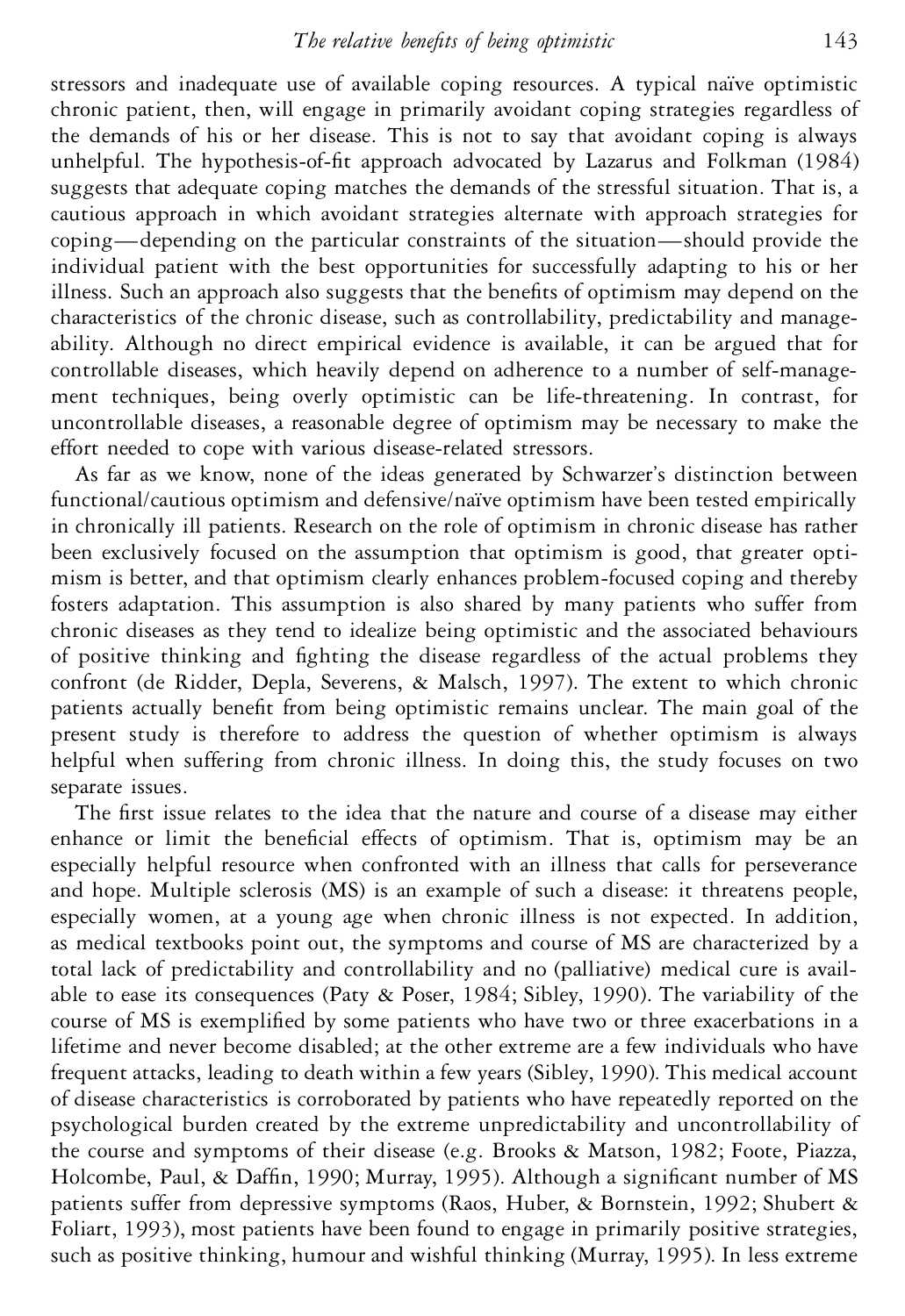diseases, optimism may not have such a beneficial effect because it hinders acceptance of the illness and interferes with the application of appropriate coping behaviours. Parkinson's disease (PD), which is a progressive neurological condition characterized by tremors, rigidity and slowness of movement, is an example of the latter. Many PD patients suffer from depression (Raos *et al.*, 1992) and, especially in the initial stages of the disease, optimism has been found to foster adaptation (Dakof & Mendelsohn, 1989). As in the case of MS, the symptoms associated with PD interfere with such simple actions as walking and writing. In contrast to the case of MS, however, medication is available to manage the symptoms associated with PD, which makes the disease more controllable and less unpredictable than MS, both from a medical and a psychological point of view (Ellgring *et al*., 1993; Hoehn & Yahr, 1967; Marr, 1991; Raos *et al.*, 1992; Stern, 1988). Although no attempts have been made to quantify either the objective medical differences in controllability and unpredictability or the differences as they are experienced by patients suffering from these diseases, the study takes the reported difference in controllability and predictability as its starting point to explore whether any diseasedependent effects of optimism on adjustment exist. Such an approach appears appropriate considering the fact that medical opinions and lay views point in the same direction. The study also assumes that differences between diseases are larger than those within patients suffering from a particular disease because, although patients' perceptions of their illness have been found to affect adaptation, it has also been found that these perceptions are developed in close relationship with the reality of symptoms (Dakof & Mendelsohn, 1989; de Ridder, Schreurs, & Bensing, 1998; Felton & Revenson, 1984; Heijmans & de Ridder, 1998). As both MS and PD patients suffer from serious physical limitations caused by their disease, it is assumed that the variability of patients' responses is not larger than the differences between groups.

The second issue addressed pertains to the assumption that optimism may be dysfunctional when chronically ill people are overly optimistic and thereby neglect the constraints imposed upon their lives by the disease in question. This issue reflects the distinction between cautious vs. naïve optimism, as proposed by Schwarzer. It is assumed that naïve optimists will report higher levels of (dispositional) optimism than cautious optimists and that naïve optimists simply expect favourable outcomes without taking further measures to make these outcomes happen. In contrast, cautious optimists or those patients with medium levels of optimism do not expect favourable outcomes to occur automatically, and are prepared to make an effort to obtain such goals (cf. Wallston, 1994). Put differently, it is assumed that on top of a disease-specific effect of optimism, curvilinear effect of optimism may be present and that those who engage in medium levels of optimism reach better adjustment than either low-optimistic or high-optimistic patients.

## **Methods**

### *Participants*

The participants were 70 patients suffering from PD and 96 patient suffering from MS. Both PD and MS patients were invited to participate in the study via a newsletter from the patients' organization. In the Netherlands, about 75% of MS patients and 15% of PD patients are members of the respective patients' organizations. About  $10\%$  ( $N = 600$ ) of the members of the MS patients' organization responded to the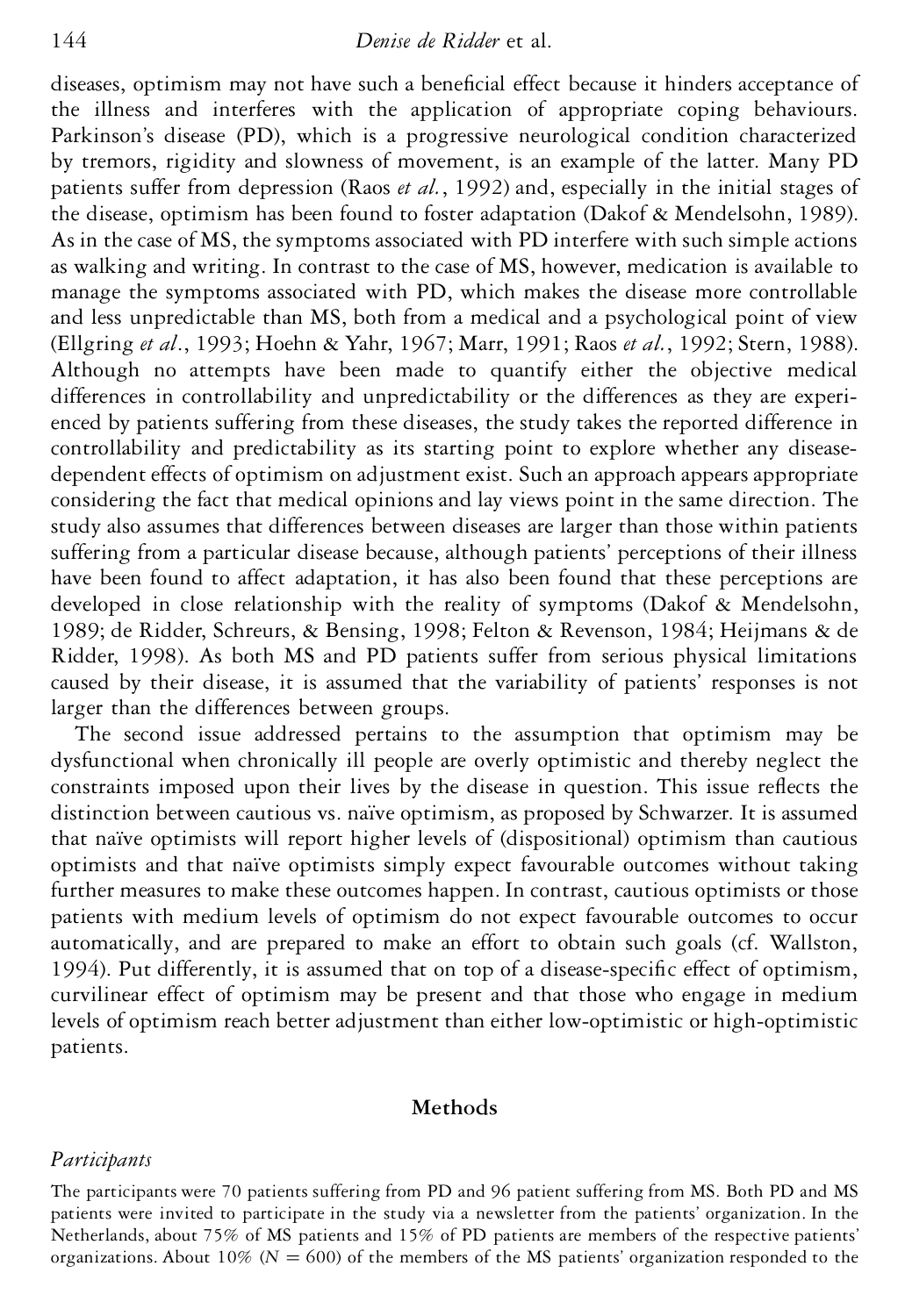## *The relative benefits of being optimistic* 145

invitation and 96 of them were randomly selected for this study. Because of the self-referral procedure, it is suspected that more active members were more likely to participatein this study. In this sense, the results of the presentstudy may not be representativeof the views held by other patientssuffering from MS. In the case of PD patients, the results are interpreted with even more caution since only a selected group of patients  $(15\%, N = 5000)$  are members of the PD patients' organization, of whom 115 responded to the invitation. Eventually, 70 PD patients were included in the present study on optimism. The limitations of the recruitment procedure are discussed in more detail in the Discussion section.

The 70 patients with PD (46% women) were aged 45 to 75 years (mean age  $= 62.4$  years, SD  $= 8.2$ ). Most of the patients (77%) were married. Because of their age and their illness, only 7% had paid employment. The disease characteristics of the patients with PD were measured by asking about illness duration ( $M = 12.5$ ) years,  $SD = 8.2$ ) and the number of symptoms the patients experienced, such as stiffness, slowness of movement, tremors and speech impediments ( $M = 4.4$  symptoms on a  $1-10$  number of symptoms scale,  $SD = 1.7$ ). All of the patients used medication to control their disease (in particular, levodopa-preparations dopamine agonists and selegiline), and only 46% received treatment other than medical treatment (in particular, physical therapy). A minority of the patients (8%) had also undergone (stereotactic) surgery.

Of the 96 MS patients, 76% were women, which is significantly more than for the PD patients ( $p < .001$ ). The MS patients were also significantly ( $p < .001$ ) younger than the PD patients (mean age = 45.2 years,  $SD = 9.4$ , range = 19–68). Of the MS patients, 76% were married and 17% still had paid employment. The patients reported suffering from MS for a large number of years ( $M = 15.1$  years,  $SD = 8.9$ ). The mean number of symptoms that the patients experienced was 3.7 (on a scale of 1 to 10) with the symptoms of fatigue, speech impediment and partial paralysis most frequently reported. Only 34% of the MS patients used medication and almost all of them received no other treatment than regular neurological check-ups.

#### *Measures*

All measures were administered by means of a postal self-report questionnaire.

Optimism was measured using the Life Orientation Test (Scheier & Carver, 1985), which consists of eight items (and four filler items). Instead of reverse scoring the negative items, as recommended in the original test, the experimenters followed Marshall's suggestion (Marshall, Wortman, Kusulas, Hervig, & Vickers, 1992) of differentiatingbetween an optimism score(four items, Cronbach's *a* .78 for PD patientsand .75 for MS patients)and a pessimism score (4 items, Cronbach's  $\alpha$ .78 for PD patients and .65 for MS patients).<sup>1</sup> The scores on this test could range from 1 (I disagree a lot) to 5 (I agree a lot), with higher scores indicating more optimism (or pessimism). For both the PD and the MS patients, optimism and pessimism were found to be weakly and negatively related  $(-.28, p < .01$  and  $-.34, p < .001$  respectively). When compared to the internal consistency of the single scales, these correlations are relatively weak and support the experimenters' decision to distinguish separate scales for optimism and pessimism (cf. Hummer, Dember, Melton, & Schefft, 1992).

Coping was assessed using the Coping Inventory for Stressful Situations, which was developed by Endler and Parker (1994). The psychometric properties of this test are good with high internal consistenciesand a high test–retest reliability. Endler and Parker (1994) have also reported extensive external validity data on the CISS. For example, the patterns of correlations between the CISS and the Ways of Coping Questionnaire developed by Lazarusand Folkman converged and diverged in a theoreticallymeaningful way. The 48 items represent three coping styles (with 16 items each and sufficient internal consistencies): task-oriented coping (Cronbach's *a* .89 for PD patients and .90 for MS patients),emotion-oriented coping (Cronbach's *a* .82 for PD patientsand .90 for MS patients),and avoidantcoping (Cronbach's *a* .78 for PD patientsand .79 for MS patients). The scales are weakly related with positive correlations between task coping and emotion coping  $(.26, p < .01$  in MS patients; .26, n.s. in PD patients) and task coping and avoidant coping  $(.22, n.s.$  in MS patients, .35, *p* < .01 in PD patients). Emotion and avoidant coping strategies were not found to be related for either patient group  $(r = .04, n.s.).$ 

Depression was measured using the Beck Depression Inventory (21 items, Cronbach's *a* .80 for PD patients, .86 for MS patients), with higher scores indicating more depressive feelings.

<sup>1</sup>Principal components analysis of the eight LOT-items revealed two factors with eigenvalues> 1.5 in both patient groups, accounting for 56% of the variance in MS patients and 57% of the variance in PD patients.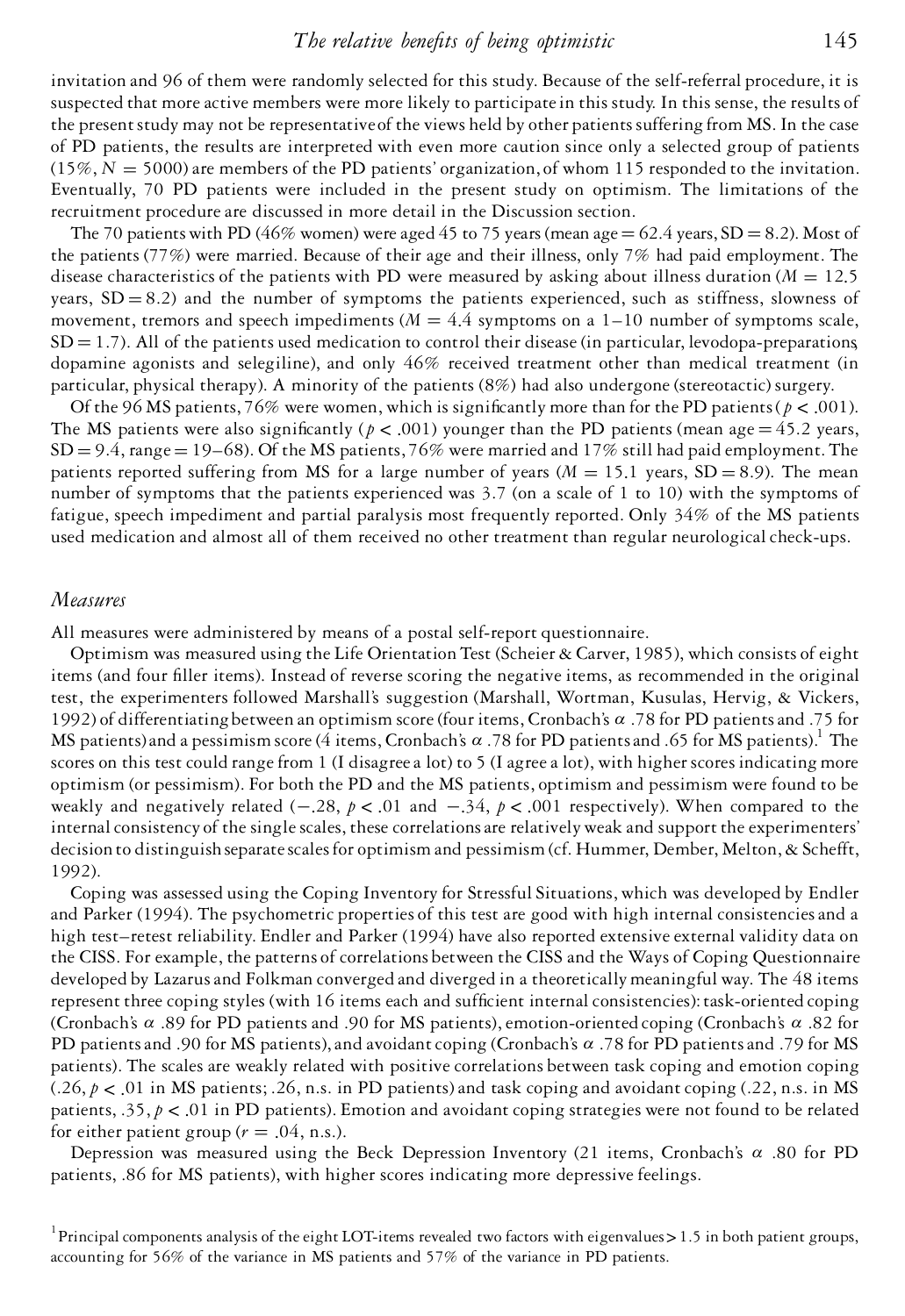Quality of life was measured using the Sickness Impact Profile (SIP; Bergner, Bobbitt, Carter, & Gilson, 1981), which is a self-report measure of several aspects of daily functioning and provides a particularly reliable picture of behavioural changes as a consequence of health status and has also proven to be a useful instrument for discriminating between patient groups. In the present study, three scales from the shortened version of the SIP were used: physicalautonomy (17 patients, Cronbach's *a* .82 for PD patients and .87 for MS patients), social functioning (12 items, Cronbach's *a* .75 for PD patients and .78 for MS patients), and psychological functioning (6 items, Cronbach's *a* .75 for both PD and MS patients). Higher scores indicate better adjustment. The correlations between the scales were found to be moderate (ranging from .30 to .40 for the social functioning scale with the physical autonomy scale and the psychological functioning scale). The correlations between physical autonomy and psychological functioning were found to be very weak for both of the patient groups  $(r < .10)$ .

## **Results**

Descriptive statistics are presented in Table 1, where it can be seen that the PD and MS patients do not differ in their self-reported levels of optimism and pessimism and that both report rather similar levels of optimism as have been reported earlier on patients suffering from chronic disease (cf. Carver *et al.*, 1994; Friedman *et al.*, 1992; Shifrin, 1996; Tennen *et al.*, 1994). Neither the PD nor the MS patients report intense feelings of depressed mood as measured by the BDI. The PD and the MS patients engage in the three different ways of coping in a similar fashion and report more task-oriented coping than avoidant coping and emotion-oriented coping (*t* test paired samples, *p* < .001 for both PD and MS patients). The level of adjustment was also found to be similar for the patient groups with both the PD and MS patients reporting rather high levels of physical autonomy and psychological adjustment, but a rather low level of social adjustment (*t* test paired samples,  $p < .001$  for both PD and MS patients).

|                                    | <b>PD</b> |           | MS    |           |                   |  |
|------------------------------------|-----------|-----------|-------|-----------|-------------------|--|
|                                    | М         | <b>SD</b> | М     | <b>SD</b> | One-way anova $p$ |  |
| Optimism $(1-5)$                   | 3.55      | .80       | 3.36  | .75       | n.s.              |  |
| Pessimism $(1-5)$                  | 2.69      | .81       | 2.64  | .77       | n.s.              |  |
| Depression $(21-84)$               | 31.42     | 6.77      | 34.43 | 8.77      | n.s.              |  |
| Task-oriented coping (16–80)       | 43.63     | 10.40     | 46.66 | 10.81     | n.s.              |  |
| Emotion-oriented coping (16–80)    | 31.36     | 7.97      | 32.96 | 11.55     | n.s.              |  |
| Avoidant coping $(16-80)$          | 35.97     | 7.96      | 34.41 | 7.91      | n.s.              |  |
| Physical autonomy $(10-20)$        | 18.74     | 1.49      | 18.46 | 1.95      | n.s.              |  |
| Social adjustment (10-20)          | 14.48     | 2.52      | 14.08 | 2.54      | n.s.              |  |
| Psychological adjustment $(10-20)$ | 18.05     | 1.95      | 17.98 | 2.67      | n.s.              |  |

**Table** 1. Means and standard deviations for PD ( $N = 70$ ) and MS ( $N = 96$ ) patients

In Table 2, the correlations between optimism/pessimism and particular demographic characteristics, coping styles and quality of life for the PD and MS patients are presented. In neither patient group was optimism or pessimism found to be related to demographic characteristics. Optimism and pessimism generally relate to other variables in the opposite direction, but with a similar strength. Discussion is therefore focused on the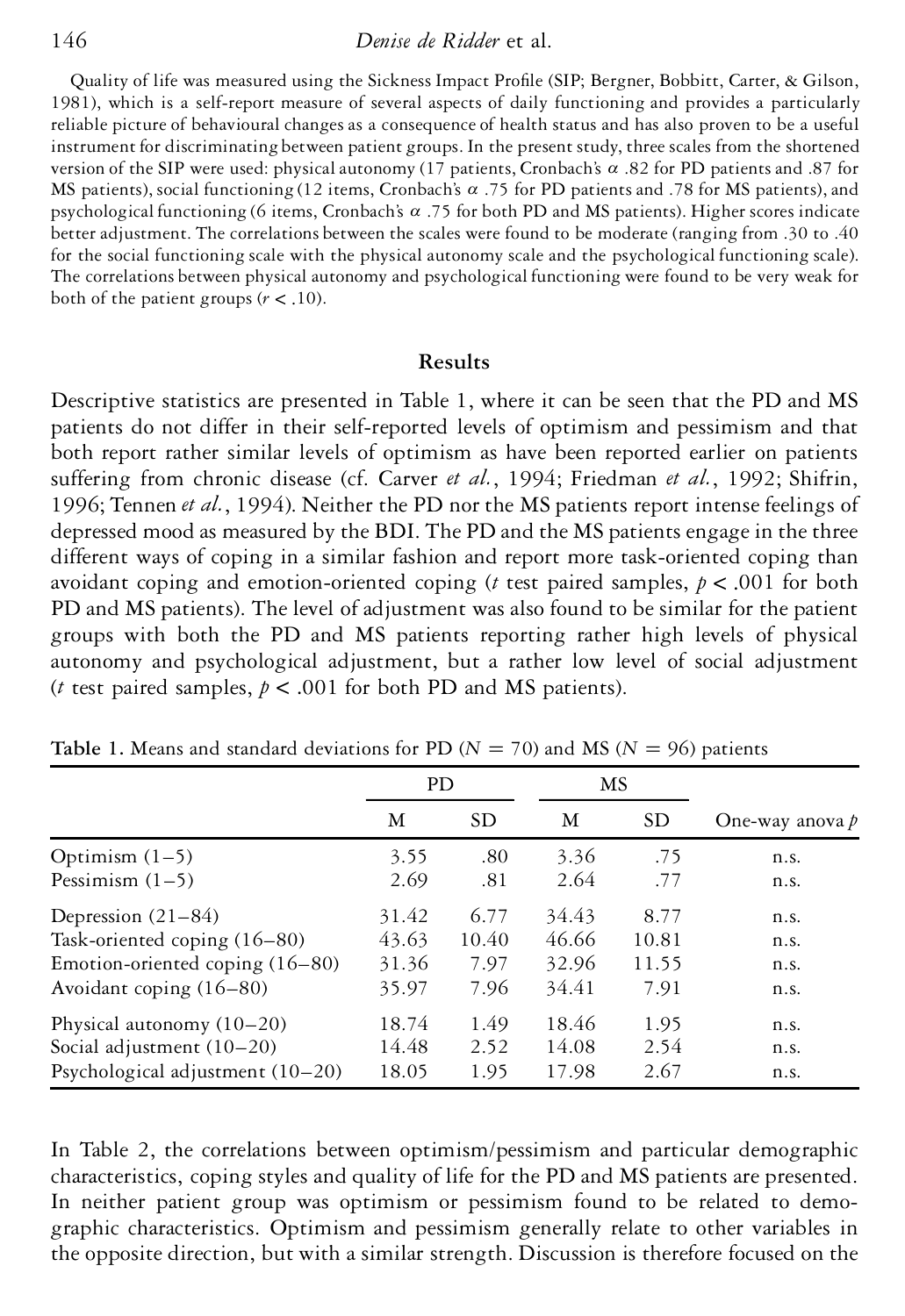|                          | <b>PD</b> |           | MS       |           |  |
|--------------------------|-----------|-----------|----------|-----------|--|
|                          | Optimism  | Pessimism | Optimism | Pessimism |  |
| Sex                      | $-.03$    | $-.07$    | .03      | .03       |  |
| Age                      | $-.19$    | .19       | .06      | $-.03$    |  |
| Marital status           | .03       | $-.11$    | .09      | .13       |  |
| Paid employment          | $-.09$    | .18       | $-.11$   | .15       |  |
| Illness duration         | .18       | .10       | .03      | $-.06$    |  |
| Depression               | $-.19$    | $.32*$    | $-.47**$ | $.53**$   |  |
| Task-oriented coping     | .25       | $-.42**$  | $-.03$   | .02       |  |
| Emotion-oriented coping  | $-.23$    | .18       | $-.53**$ | $.58**$   |  |
| Avoidant coping          | $.30*$    | $-.20$    | .13      | $-.07$    |  |
| Physical autonomy        | $-.13$    | $-.15$    | $.35**$  | $-.14$    |  |
| Social adjustment        | .20       | $-.38*$   | $.28*$   | $-.26*$   |  |
| Psychological adjustment | $.27*$    | $-.33*$   | $.46**$  | $-.39**$  |  |

**Table** 2. Pearson correlations for optimism and pessimism with other variables in PD ( $N = 70$ ) and MS ( $N = 96$ ) patients

 $* p < .01; ** p < .001.$ 

associations between optimism and adjustment variables. Interestingly, when these associations are considered, two disease-specific patterns are suggested. In the case of PD patients, optimism is not significantly related to either coping or adjustment except in the case of avoidant coping and psychological adjustment: optimistic PD patients tend to adopt avoidant coping strategies more frequently than their less optimistic counterparts and they appear to be more psychologically adjusted. In the case of MS patients, higher levels of optimism appear to be related to less depression and higher levels of physical, social and psychological adjustment. To explore the suggested disease-specific pattern the experimenters tested in a multivariate model whether significant differences exist between PD and MS patients in the way optimism affects coping and adjustment. In addition, they simultaneously tested for a potential curvilinear effect of optimism.

In Table 3, the results of three hierarchial regression analyses with each aspect of adjustment as a dependent variable are presented. The hierarchy of steps parallels the experimenters' hypothetical model involving a differential disease-dependent effect of optimism on adjustment. The first step controls for the impact of disease by introducing a dummy variable representing the particular diagnosis (i.e. PD or MS). The second step controls for any sex or age differences between the patient groups. Also controlled for were the level of depressive mood and pessimism to provide a more critical test of the role of optimism. In the third step, the coping resources (optimism and coping styles) are introduced. Finally, in the fourth step, an interaction term representing the diseasedependent impact of optimism is introduced. The fourth step also involves the introduction of the squared optimism to test for a potential curvilinear effect. Put in statistical terms, the question is whether a linear effect of more optimism leading to better adjustment or a curvilinear effect of optimism with an optimal (instead of a maximum) level leading to better adjustment is found. In order to model an inverted U-shaped curvilinear effect, the experimenters computed a squared optimism variable (after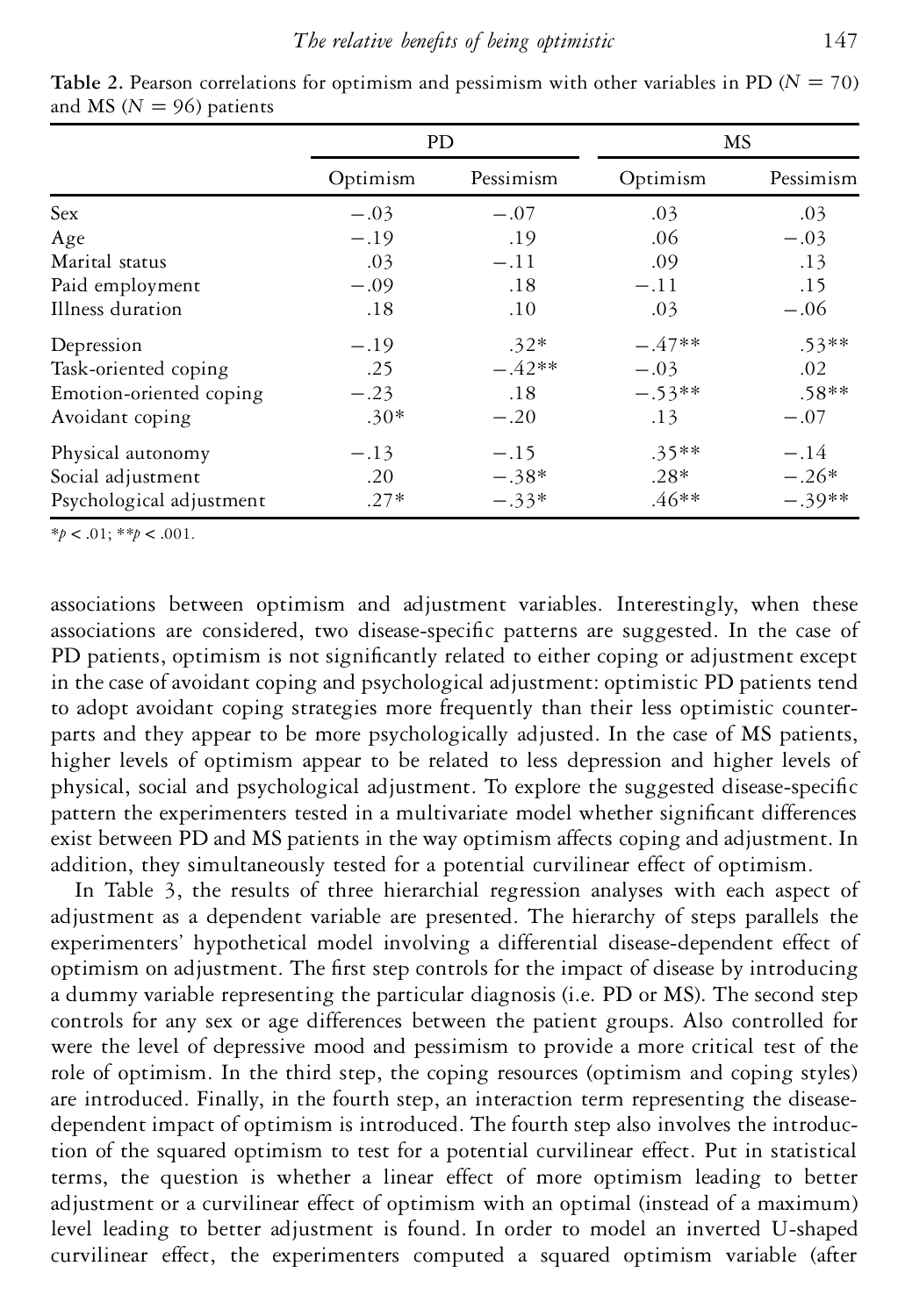mean-centering the optimism variable) and then inverted it by multiplying with  $-1$ . Next, this squared variable was introduced in the regression analyses together with the disease-specific optimism variable.

|                         | Physical autonomy |                   | Social adjustment |                   | Psychological<br>adjustment |                   |
|-------------------------|-------------------|-------------------|-------------------|-------------------|-----------------------------|-------------------|
| Dependent               | $\beta$           | $R^2$ per<br>step | $\beta$           | $R^2$ per<br>step | $\beta$                     | $R^2$ per<br>step |
| Step 1                  |                   | $0\%$             |                   | $0\%$             |                             | $0\%$             |
| Diagnosis <sup>a</sup>  | $-.03$            |                   | $-.06$            |                   | .03                         |                   |
| Step 2                  |                   | $10\%$            |                   | 12%               |                             | 25%               |
| depression              | $-.14$            |                   | $-.17*$           |                   | $-.35***$                   |                   |
| sex                     | .03               |                   | $-.06$            |                   | $-.02$                      |                   |
| age                     | $-.35***$         |                   | $-.15$            |                   | .11                         |                   |
| pessimism               | $-.06$            |                   | $-.23**$          |                   | $-.24***$                   |                   |
| Step 3                  |                   | 18%               |                   | 16%               |                             | 42%               |
| optimism                | .10               |                   | .08               |                   | .12                         |                   |
| task-oriented coping    | $.31***$          |                   | .09               |                   | $.23***$                    |                   |
| emotion-oriented coping | $-.19*$           |                   | $-.07$            |                   | $-.44***$                   |                   |
| avoidant coping         | $-.01$            |                   | .11               |                   | .02                         |                   |
| Step $4^b$              |                   | 20%               |                   | 17%               |                             | 43%               |
| IR optimism             | $.22***$          |                   | .04               |                   | .09                         |                   |
| SQ optimism             | $-.01$            |                   | $-.11$            |                   | $-.04$                      |                   |
| Total Adj. $R^2$        |                   | 14%***            |                   | 11%**             |                             | 38%***            |

**Table 3.** Prediction of physical autonomy, social adjustment and psychologicaladjustment from a context-specific optimism model ( $N = 166$ ). Beta are reported per step

 $*p < .05; **p < .01; ***p < .001$ .<br><sup>*a*</sup>Dummy variable 0 = PD, 1 = MS.<br><sup>*b*</sup>Interaction terms of illness-related (IR) variable (i.e. the product of variable and dummy). Squared (SQ) variables were added to model a curvilinear effect of optimism.

As can be seen in Table 3, a main effect of disease is absent. After controlling for sex, age, depression and pessimism, it appears that coping resources significantly account for a large portion of the variance in adjustment and in psychological functioning in particular. Noted, however, that the impact of optimism is non-significant when compared to the impact of coping variables (as can be inferred from the beta weights presented in Table 3). In addition to the main effect of coping resources, the interaction term involving the dummy disease variable with optimism was found to significantly contribute to the explanation of physical autonomy. This suggests a significant disease-dependent effect of optimism on this aspect of adjustment: optimism appears to have a stronger positive impact on the physical adjustment of MS patients when compared to PD patients (see Fig. 1). A curvilinear effect of optimism appears to be absent in the prediction of physical, psychological, and social adjustment both for PD and MS patients.

In Table 4, a similar approach to that adopted for the prediction of adjustment is applied for the prediction of coping. The effects of optimism and its possible illnessdependent and curvilinear effects are examined after controlling for diagnosis in the first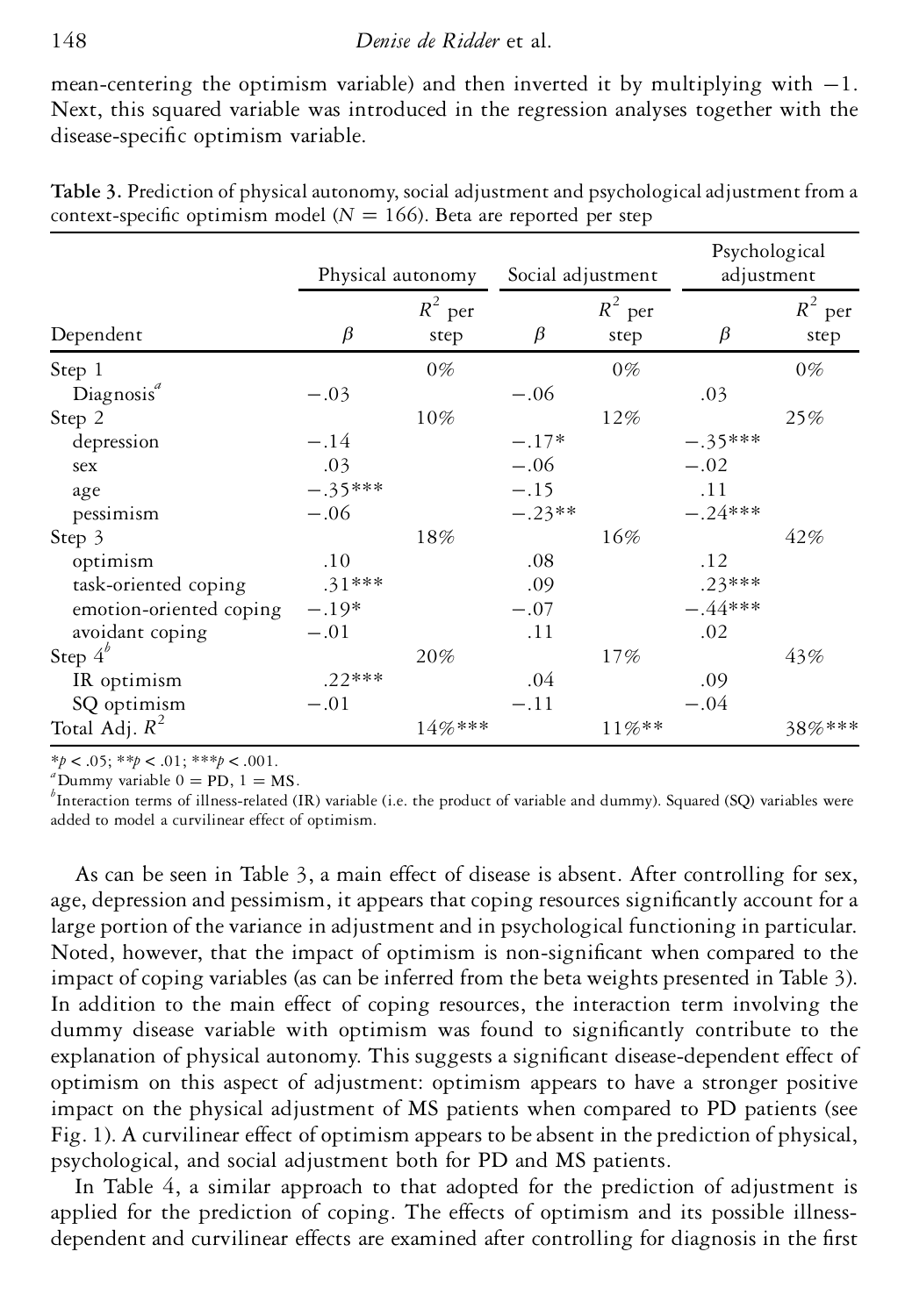

**Figure 1.** Interaction of optimism and diagnosis on physical functioning.

step and for sex, age, depressive mood and pessimism in the second step. As can be seen, task-oriented coping and avoidant coping are rather poorly predicted by the model. Nevertheless, both in avoidant and in emotion-oriented coping a significant main effect of optimism is present, showing that a high level of optimism encourages avoidant coping but hinders emotion-oriented coping. Remarkably, optimism does not seem to contribute to task-oriented coping. Instead, the significant main effect pessimism (step 2) demonstrates that task-oriented coping is hindered by a high level of pessimism. Noted also that, while pessimism appears to hinder task-oriented coping, depressive mood appears to promote it. The introduction of an interaction term representing an illnessdependent impact of optimism in the final step improves the model significantly in the case of emotion-oriented coping, showing that this type of coping is affected by optimism more strongly in the case of MS patients. That is, when compared to their PD counterparts, optimistic MS patients do not necessarily employ as many emotion-focused coping strategies (see Fig. 2). In contrast, an illness-dependent effect of optimism appears to be absent in the case of task-oriented and avoidant coping. These latter types of coping appear to be associated with medium instead of a high level of optimism. These data strongly suggest that medium rather than high levels of optimism contribute to the employment of task-oriented and avoidant coping strategies, both in case of MS and PD patients. Such a curvilinear pattern can also be detected when comparing the means of task-oriented coping and avoidant coping for patients with low, medium and high levels of optimism: medium optimistic patients report higher levels of task-oriented coping and avoidant coping  $(M = 2.94$  and  $M = 2.30$  respectively) than either low optimistic patients ( $M = 2.54$  and  $M = 2.00$  respectively or high optimistic patients ( $M = 2.85$ ) and  $M = 2.14$  respectively), although it must be stated also that especially in the case of task-oriented coping, medium and high optimistic patients employ a relatively similar amount of this particular coping strategy (see Figs. 3 and 4).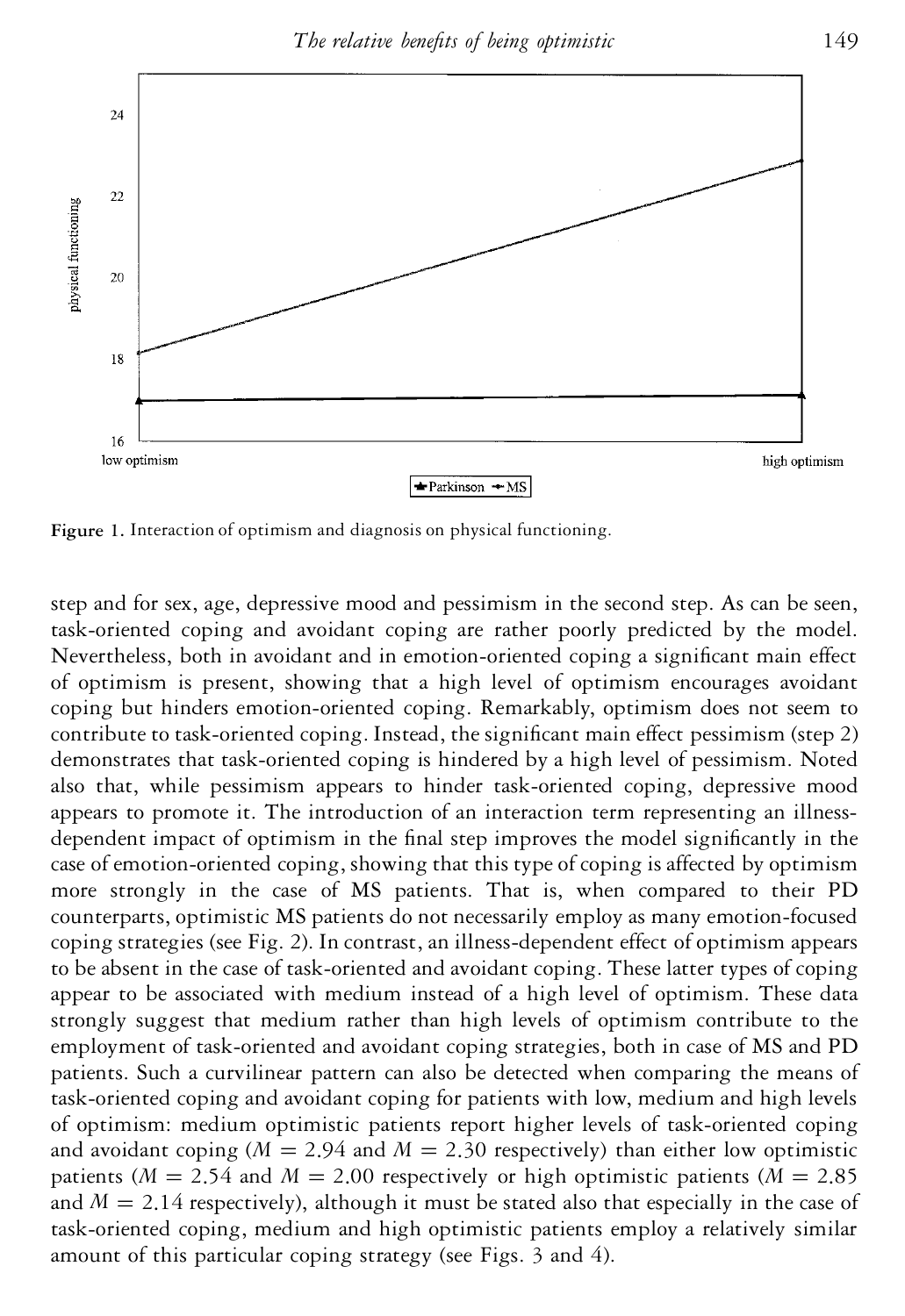|                        | Task-oriented coping |                | Emotion-oriented<br>coping |                | Avoidant coping |                |
|------------------------|----------------------|----------------|----------------------------|----------------|-----------------|----------------|
| Dependent              | $\beta$              | $R^2$ per step | $\beta$                    | $R^2$ per step | $\beta$         | $R^2$ per step |
| Step 1                 |                      | 2%             |                            | $1\%$          |                 | $1\%$          |
| diagnosis <sup>a</sup> | .13                  |                | .07                        |                | $-.09$          |                |
| Step 2                 |                      | 7%             |                            | 37%            |                 | 10%            |
| depression             | $.20**$              |                | $.40***$                   |                | $-.02$          |                |
| sex                    | .02                  |                | .08                        |                | $.26**$         |                |
| age                    | $-.02$               |                | $-.17*$                    |                | $-.15$          |                |
| pessimism              | $-.20**$             |                | $.30***$                   |                | $-.10$          |                |
| Step 3                 |                      | 8%             |                            | 42%            |                 | 12%            |
| optimism               | .10                  |                | $-.23***$                  |                | $.18*$          |                |
| Step $4^b$             |                      | 13%            |                            | 43%            |                 | 16%            |
| IR optimism            | $-.02$               |                | $-.20**$                   |                | $-.06$          |                |
| SQ optimism            | $.19**$              |                | $-.04$                     |                | $.18*$          |                |
| Total Adj. $R^2$       |                      | $9\%*$         |                            | 40%***         |                 | $12\%**$       |

**Table 4.** Prediction of task-oriented, emotion-oriented, and avoidant coping from a contextspecific optimism model ( $N = 166$ ). Betas are reported per step

 $*p < .05; **p < .01; ***p < .001$ .<br><sup>*a*</sup>Dummy variable 0 = PD, 1 = MS.<br><sup>*b*</sup>Interaction terms of illness-related (IR) variables (i.e. the product of variable and dummy). Squared (SQ) variables were added to model a curvilinear effect of optimism.



**Figure 2.** Interaction of optimism and diagnosis on emotion-oriented coping.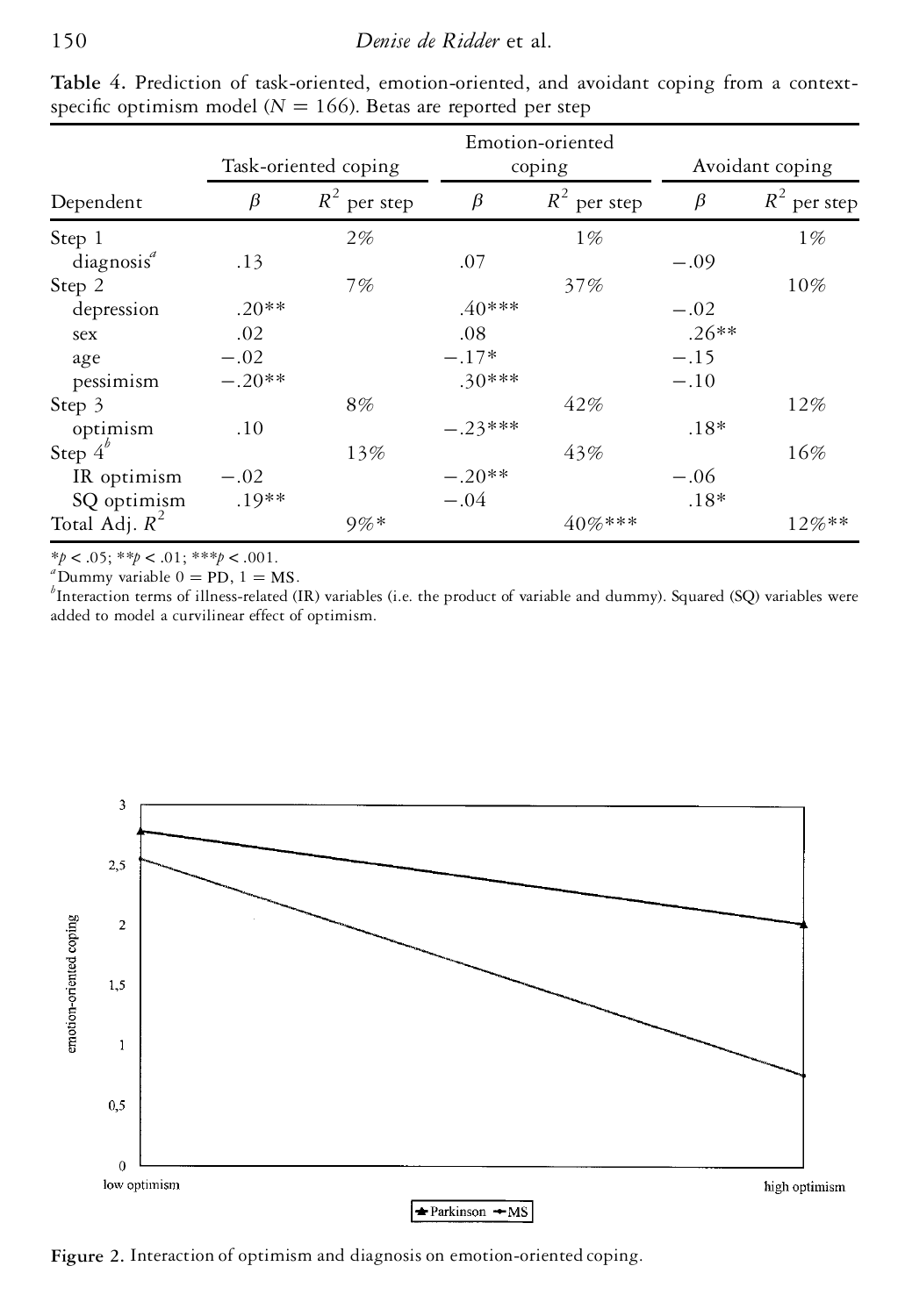

**Figure 3.** Relation of optimism and task-oriented coping.



**Figure 4.** Relation of optimism and avoidance coping.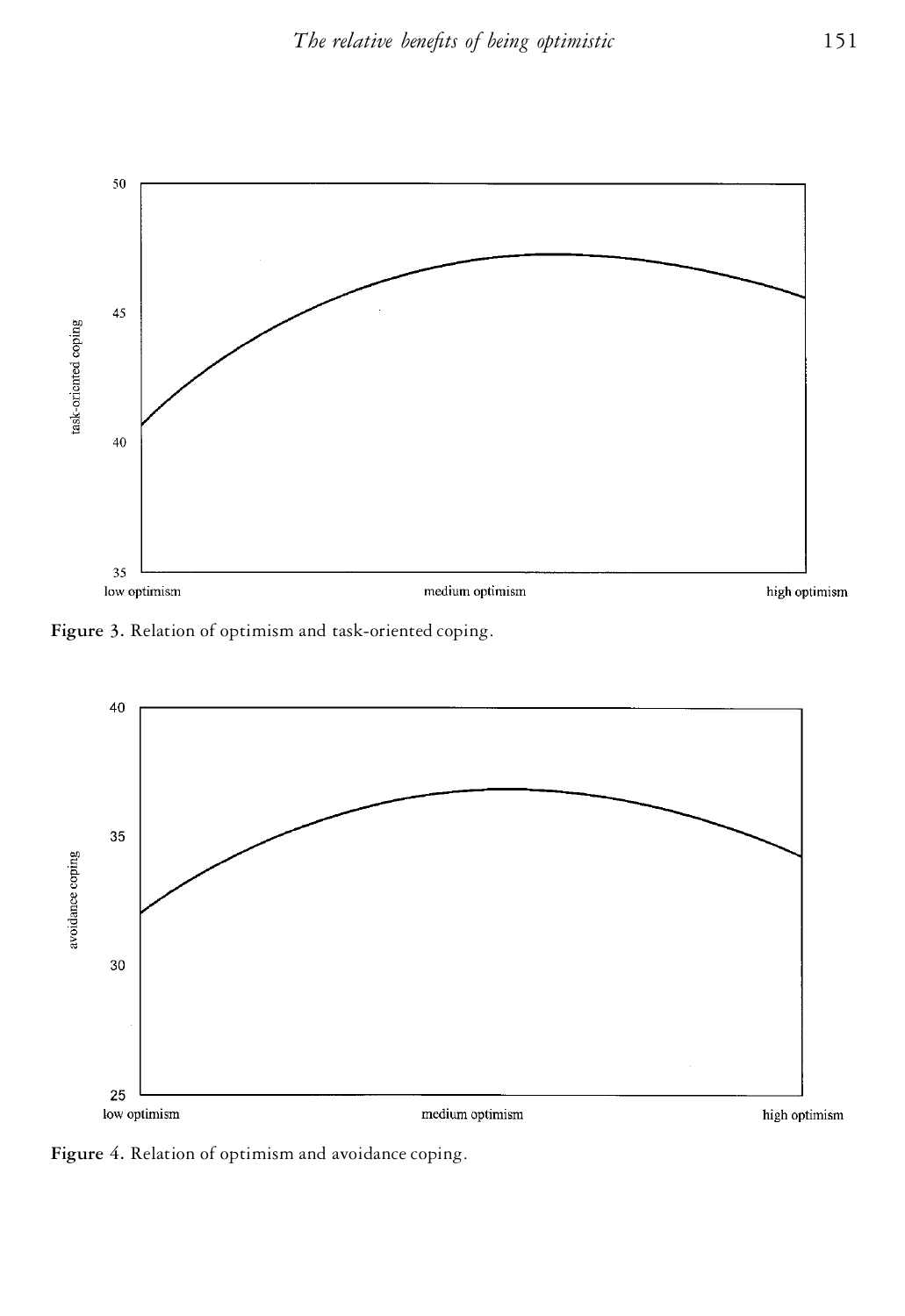## **Discussion**

The study shows MS and PD patients to be fairly optimistic, although a considerable number of the patients report either low optimism (14% scored more than one standard deviation below the scale mean) or high pessimism (20% scored one or more standard deviation above the scale mean). The average optimism scores for the MS ( $M = 3.36$ ) and PD  $(M = 3.55)$  patients resemble those for patients suffering from such other chronic diseases as Kahler's disease, Addison's disease, Cushing's Syndrome and Chronic Fatigue Syndrome (Fournier  $\&$  de Ridder, 1997). The findings of the present study nevertheless suggest that the actual impact of optimism on adjustment may to some extent be illness-dependent. In addition, the data show that greater optimism does not automatically lead to better ways of coping with chronic illness. Before discussing these findings in greater detail, the difference between optimism and pessimism is briefly considered.

Although factor analysis and the low correlations between optimism and pessimism suggest distinct dimensions, the patterns of correlations for optimism and pessimism with other variables reveal some similarities between the concepts. Clear effects of both optimism and pessimism on coping strategies can be seen while their impact on adjustment is almost absent. Closer examination shows pessimism to promote emotion-oriented coping in particular and optimism to block such coping. In addition, optimism helps patients engage in avoidant coping. These findings contradict those reported by Carver and Scheier, who have repeatedly pointed to the plausibility of a strong association between optimism and active problem-oriented behaviour. Of course, the different results may be because of the particular characteristics of patients who have been suffering from chronic illness for a rather long period of time. With these remarks in mind, also the role of depressive mood is noteworthy. The data suggest that although depressive mood generally hinders adjustment, it also encourages task-oriented and emotion-oriented coping. This remarkable finding may be interpreted in a fashion that depressive mood implies a more 'realistic' view on life and therefore more engagement in these 'approach'-types of coping. Further research should be undertaken.

The issue of whether optimism has an illness-dependent effect is now discussed. When the two patient groupsare compared, optimism is found to have a stronger impact in the case of MS: an illness-dependent effect of optimism is found for physical autonomy and emotion-oriented coping. MS patients appear to profit more from optimism than PD patients, which suggests that optimism leads to better adjustment and less preoccupation with emotions as a result of being ill in the case of MS. Although the researchers have no detailed information on the manner in which optimism relates to adaptation, it may be that MS patients benefit more from optimism because it is their only hope, and that PD patients benefit less from optimism because a more realistic approach is needed for adjustment. Optimism does not protect one from the course of PD and may even hinder appropriate action at some times. Noted also that PD patients appear less able to protect themselves from depression by being optimistic, which most likely stems from the biological underpinnings of depression in PD.

In the present exploration of the impact of optimism, the researchers also hypothesized that high levels of optimism may not always be beneficial and that such high levels of optimism may even reflect someone ignoring the reality of being ill and a failure to take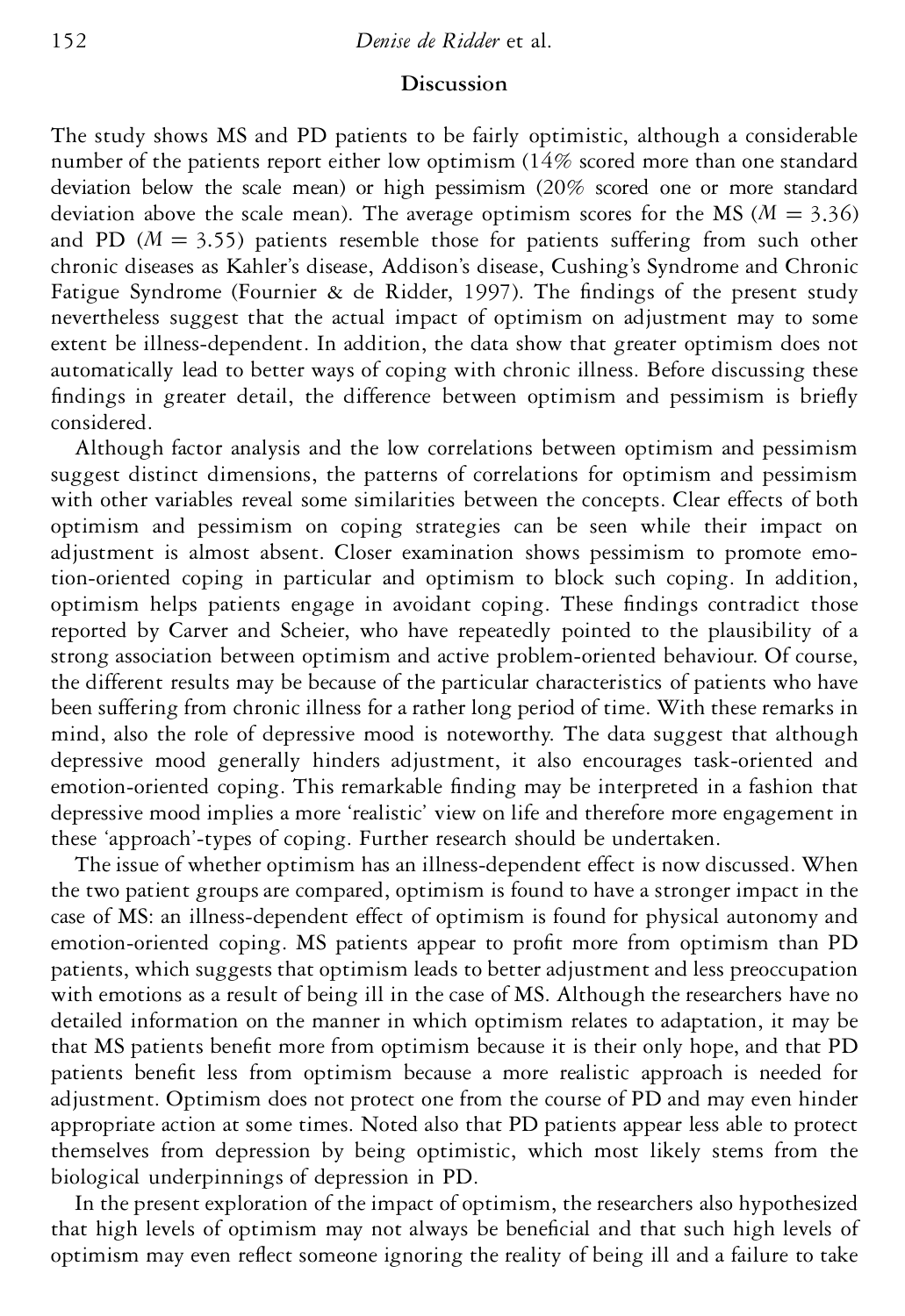the measures needed to deal with the illness. The findings suggest that medium levels of optimism promote higher levels of task-oriented coping and avoidant coping, which means a curvilinear effect of optimism on these types of coping. This was not the case for emotion-oriented coping where high levels of optimism and the associated absence of negative emotions clearly produced less emotion-focused coping. The non-linear effect of optimism pertains to coping strategies in particular and thus supports the research of Cantor (Cantor & Norem, 1989), who suggests 'defensive pessimists' or those who do not hold positive expectations but are more motivated to make an effort to accomplish the best are better adjusted than 'real optimists'. No evidence for an inverted U-shaped effect of optimism on adjustment was found, which suggests that the role of optimism as a coping resource may be more complex than suggested by the work on dispositional optimism (cf. Maes, Leventhal, & de Ridder, 1996). In this view, optimism is assumed to lead to active problem-focused behaviour and thereby better adjustment while being a chronically ill patient, faced with an uncertain future and uncontrollable symptoms, challenges this assumption. A medium level of optimism may offer a more fruitful approach to being chronically ill and, when the disease can be controlled to some extent, it may even be wiser to not rely on optimism alone and turn to other coping resources for adjusting to the illness.

Of course, the limitations of this study should be kept in mind. The sample size was rather small and because of the self-referral procedure a biased picture may have been created, especially concerning PD patients. It is likely that members of a patients' organization who apply actively to participate in a study are also those patients who cope with disease in a more active way. In addition, it is unlikely that severely depressed patients react on an advertisement in a journal. Thus, the sample of this study probably consists of patients who are adapting relatively well to their ailment. Another limitation of the study concerns the cross-sectional design not allowing for establishing causal relationships which may be theoretically relevant. This remark especially concerns modelling of the effects of optimism on either coping or adjustment. Although it appears to be theoretically plausible, the experimenters have not chosen to test whether optimism may affect adjustment mediated by coping. The choice to focus on the assessment of disease-dependent and/or curvilinear effects of optimism does not imply that indirect effect of optimism via coping would not be plausible too. Further research concerning this aspect is recommended. Despite these concerns, it is believed that the results of this exploratory study suggest that one should exercise caution about the assumed ever-present beneficial effect of optimism, regardless of the type of illness patients are dealing with. Further research should clarify under which conditions positive expectations overrule the constraints imposed on patients by the nature of their disease (Fournier, de Ridder, & Bensing, 1999).

## **References**

- Bergner, M., Bobbitt, R. A., Carter, W. B., & Gilson, B. S. (1981). The Sickness Impact Profile: Development and final revision of a health status measure. *Medical Care*, 19, 787-805.
- Brenner, G. F., Melamed, B. G., & Panush, R. S. (1994). Optimism and coping as determinants of psychosocial adjustment to rheumatoid arthritis.*Journal of Clinical Psychology in Medical Settings, 1,* [115–134.](http://www.ingentaconnect.com/content/external-references?article=/1068-9583^28^291L.115[aid=22487])
- Brooks, N. A., & Matson, R. R. (1982). Social–psychological adjustment to multiple sclerosis: A longitudinal study. *Social Science and Medicine*, *16,* [2129–2135.](http://www.ingentaconnect.com/content/external-references?article=/0277-9536^28^2916L.2129[aid=22488,nlm=7157043])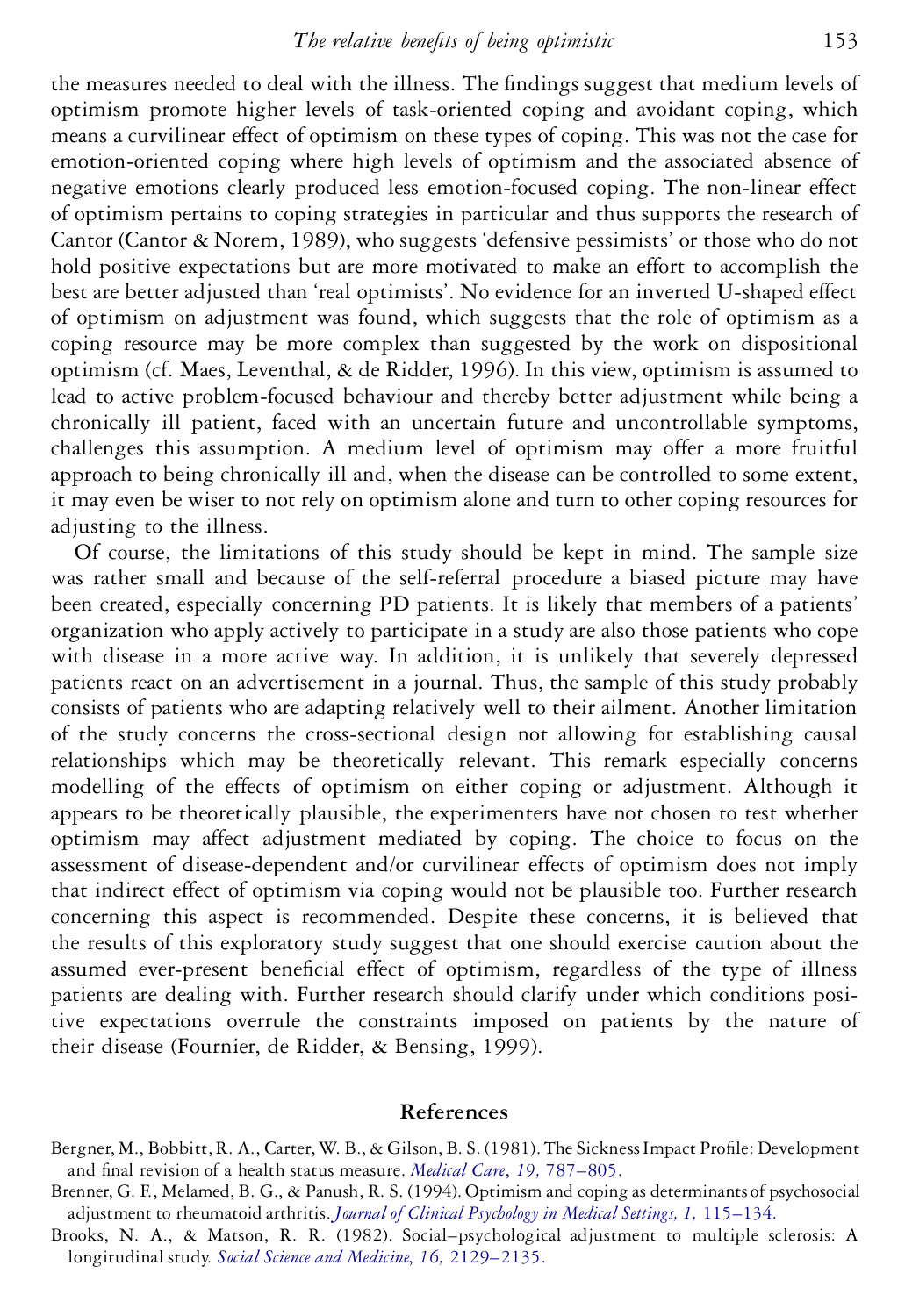Cantor, N., & Norem, J. K. (1989). Defensive pessimism and stress and coping. *Social Cognition*, *7,* 92–112.

- Carver, C. S., Pozo-Kaderman,C., Harris, S. D., Noriega,V., Scheier, M. F., Robinson, D. S., Ketcham, A. S., Moffat, F. L., & Clark, K. C. (1994). Optimism versus pessimism predicts the quality of women's adjustment to early stage breast cancer. *Cancer*, *73,* [1213–1220.](http://www.ingentaconnect.com/content/external-references?article=/0008-543X^28^2973L.1213[aid=22490,csa=0008-543X^26vol=73^26iss=4^26firstpage=1213])
- Dakof, G. A., & Mendelsohn,G. A. (1989). Patterns of adaptation to Parkinson's disease. *Health [Psychology](http://www.ingentaconnect.com/content/external-references?article=/0278-6133^28^298L.355[aid=22491,nlm=2767024])*, *8,* [355–372.](http://www.ingentaconnect.com/content/external-references?article=/0278-6133^28^298L.355[aid=22491,nlm=2767024])
- de Ridder, D., Depla, M., Severens, P., & Malsch, M. (1997). Beliefs on coping with illness: A consumer's perspective. *Social Science and Medicine*, *44,* [553–559.](http://www.ingentaconnect.com/content/external-references?article=/0277-9536^28^2944L.553[aid=22492,csa=0277-9536^26vol=44^26iss=5^26firstpage=553,nlm=9032823])
- de Ridder, D., Schreurs, K., & Bensing, J. (1998). Adaptive tasks, coping and quality of life of chronically ill patients: The case of Parkinson's disease and Chronic Fatigue Syndrome. *Journal of Health Psychology*, *3,* 87–101.
- Ellgring, H., Seiler, S., Nagel, U., Perleth, B., Gasser, T., & Oertel, W. H. (1990). Psychosocial problems of Parkinson patients: Approaches to assessment and treatment. *Advances in Neurology*, *53,* [349–353.](http://www.ingentaconnect.com/content/external-references?article=/0091-3952^28^2953L.349[aid=22494,csa=0091-3952^26vol=53^26iss=^26firstpage=349,nlm=2239476])
- Endler, N. S., & Parker, D. A. (1994). Assessment of multidimensionalcoping: Task, emotion, and avoidance strategies. *[Psychological](http://www.ingentaconnect.com/content/external-references?article=/1040-3590^28^296L.50[aid=22495]) Assessment*, *6,* 50–60.
- Felton, B. J., & Revenson, T. A. (1984). Coping with chronic illness: A study of illness controllability and the influence of coping strategies on psychological adjustment. *Journal of [Consulting](http://www.ingentaconnect.com/content/external-references?article=/0022-006X^28^2952L.343[aid=22496]) and Clinical Psychology*, *52,* [343–353.](http://www.ingentaconnect.com/content/external-references?article=/0022-006X^28^2952L.343[aid=22496])
- Foote, A. W., Piazza, d. Holcombe, J., Paul, P., & Daffin, P. (1990). Hope, self-esteem and social support in persons with Multiple Sclerosis. *Journal of [Neuroscience](http://www.ingentaconnect.com/content/external-references?article=/0888-0395^28^2922L.155[aid=22497,csa=0888-0395^26vol=22^26iss=3^26firstpage=155,nlm=2142187]) and Nursing*, *22,* 155–159.
- Fournier, M., & de Ridder, D. (1997). *Optimism and chronic illness*. Department of Clinical Psychology and Health Psychology, Utrecht University, unpublished manuscript.
- Fournier, M., de Ridder, D., & Bensing, J. (1999). Optimism and adaptation to Multiple Sclerosis: What does optimism mean? *Journal of [Behavioral](http://www.ingentaconnect.com/content/external-references?article=/0160-7715^28^2922L.303[aid=22498,csa=0160-7715^26vol=22^26iss=4^26firstpage=303,cw=1,nlm=10495965]) Medicine*, *22,* 303–326.
- Friedman, L. C., Nelson, D. V., Baer, P. E., Lane, M., Smith, F. E., & Dworkin, R. J. (1992). The relationship of dispositional optimism, daily life stress, and domestic environment to coping methods used by cancer patients. *Journal of [Behavioral](http://www.ingentaconnect.com/content/external-references?article=/0160-7715^28^2915L.127[aid=22499,csa=0160-7715^26vol=15^26iss=2^26firstpage=127,nlm=1583677]) Medicine*, *15,* 127–141.
- Heijmans, M., & de Ridder, D. (1998). Assessing illness representations in chronic illness—explorations of their disease-specific nature. *Journal of [Behavioral](http://www.ingentaconnect.com/content/external-references?article=/0160-7715^28^2921L.485[aid=22500,csa=0160-7715^26vol=21^26iss=5^26firstpage=485,cw=1,nlm=9836133]) Medicine*, 21, 485-503.
- Hoehn, M. M., & Yahr, M. D. (1967). Parkinsonism: Onset, progression, and morbidity, *Neurology*, 17, [427–442.](http://www.ingentaconnect.com/content/external-references?article=/0028-3878^28^2917L.427[aid=22501,nlm=6067254])
- Hummer, M. K., Dember, W. N., Melton, R. S., & Schefft, B. K. (1992). On the partial independence of optimism and pessimism. *Current Psychology, Research and Reviews*, *11,* 37–50.
- Lazarus, F. S., & Folkman, S. (1984). *Stress, appraisal and coping*. New York: Springer.
- Maes, S., Leventhal, H., & de Ridder, D. (1996). Coping with chronic diseases. In M. Zeidner & N. S. Endler (Eds.), *Handbook of coping: Theory, research, applications* (pp. 221–251). New York: Wiley.
- Marr, J. (1991). The experience of living with Parkinson's disease. *Journal of [Neuroscience](http://www.ingentaconnect.com/content/external-references?article=/0888-0395^28^2923L.325[aid=22503,csa=0888-0395^26vol=23^26iss=5^26firstpage=325,nlm=1835998]) and Nursing*, *23,* [325–330.](http://www.ingentaconnect.com/content/external-references?article=/0888-0395^28^2923L.325[aid=22503,csa=0888-0395^26vol=23^26iss=5^26firstpage=325,nlm=1835998])
- Marshall, G. N., Wortman, C. B., Kusulas, J. W., Hervig, L. K., & Vickers, R. R. (1992). Distinguishing optimism from pessimism: Relations to fundamental dimensions of mood and personality. *[Journal](http://www.ingentaconnect.com/content/external-references?article=/0022-3514^28^2962L.1067[aid=22504]) of Personality and Social Psychology*, *62,* [1067–1074.](http://www.ingentaconnect.com/content/external-references?article=/0022-3514^28^2962L.1067[aid=22504])
- Moos, R. H., & Schaefer,J. A. (1984). The crisis of physical illness. In R. H. Moos (Ed.), *Coping with physical illness: Vol. 2. New perspectives* (pp. 3–25). New York: Plenum.
- Murray, T. J. (1995). The psychosocial aspects of multiple sclerosis. *Neurologic Clinics*, *13,* [197–223.](http://www.ingentaconnect.com/content/external-references?article=/0733-8619^28^2913L.197[aid=22505,csa=0733-8619^26vol=13^26iss=1^26firstpage=197,nlm=7739503])
- Paty, D. W., & Poser, C. M. (1984). Clinical symptoms and signs of multiplesclerosis. In C. M. Poser (Ed.), *The diagnosis of multiple sclerosis* (pp. 27–43). New York: Thieme-Stratton.
- Peterson, C., & Bossio, L. M. (1991) *Health and optimism: New research on the relationshipbetween positive thinking and physical well-being*. New York: Free Press.
- Raos, M., Huber, S. J., & Bornstein, R. A. (1992). Emotional changes with multiple sclerosis and Parkinson's disease. *Journal of Consulting and Clinical Psychology*, *50,* 369–378.
- Scheier, M. F., & Carver, C. S. (1985). Optimism, coping, and health: Assessment and implications of generalized outcome expectancies. *Health Psychology*, *4,* [219–247.](http://www.ingentaconnect.com/content/external-references?article=/0278-6133^28^294L.219[aid=22507,nlm=4029106])
- Scheier, M. F., & Carver, C. S. (1992). Effects of optimism on psychological and physical well-being: Theoretical overview and empirical updat. *Cognitive Therapy and Research*, *16,* [201–228.](http://www.ingentaconnect.com/content/external-references?article=/0147-5916^28^2916L.201[aid=21687])
- Scheier, M. F., Weintraub, J. K., & Carver, C. S. (1986). Coping with stress: Divergent strategies of optimists and pessimists. *Journal of Personality and Social Psychology*, *51,* [1257–1264.](http://www.ingentaconnect.com/content/external-references?article=/0022-3514^28^2951L.1257[aid=22508,nlm=3806361])